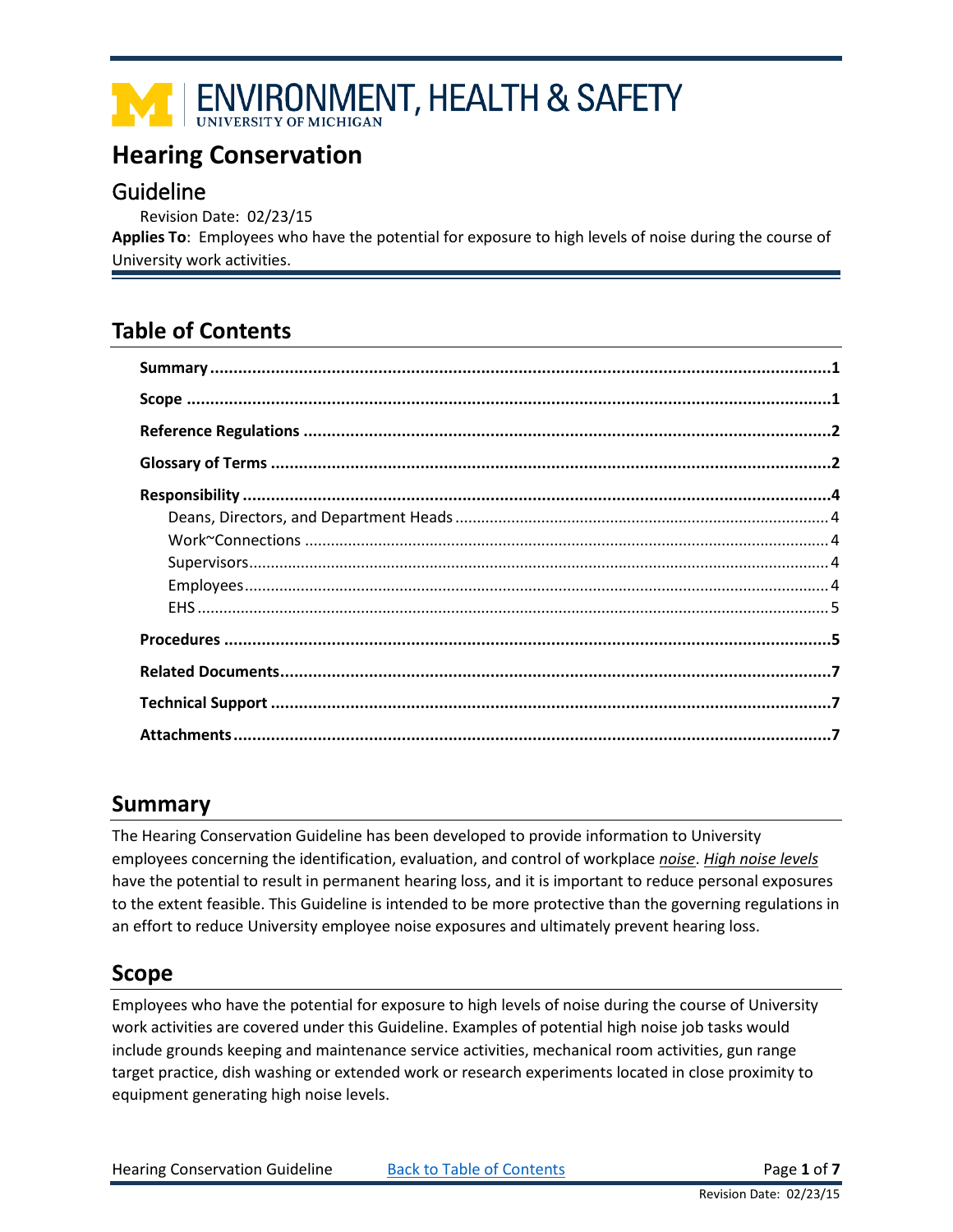When exposures are determined to have the potential to cause hearing loss, employees must be included in a *[Hearing Conservation Program](#page-1-2)*. This would be exposures at or approaching the OSHA *[Action Level](#page-1-3)* or short-term exposures exceeding 85 [decibels.](#page-1-4)

# <span id="page-1-0"></span>**Reference Regulations**

- [Occupational Noise Exposure Standard](http://www.michigan.gov/documents/CIS_WSH_part380_37809_7.pdf) Michigan (MIOSHA) Occupational Health Standards for General Industry: Part 380, Rule 325.60101 – R325.60128
- [Noise Exposure for Construction](http://www.michigan.gov/documents/CIS_WSH_part680_35660_7.pdf) Michigan (MIOSHA) Occupational Health Standards for Construction: Part 680, Rule 325.60131
- [Recording and Reporting of Occupational Injuries and Illnesses](http://www.michigan.gov/documents/CIS_WSH_part11ad_37844_7.pdf) Michigan (MIOSHA) Occupational Safety and Health Standards: Part 11, Rule 408.22115

<span id="page-1-9"></span><span id="page-1-8"></span><span id="page-1-7"></span><span id="page-1-6"></span><span id="page-1-5"></span><span id="page-1-4"></span><span id="page-1-3"></span><span id="page-1-2"></span>

| <b>TERM</b>                         | <b>DEFINITION</b>                                                   |  |  |  |
|-------------------------------------|---------------------------------------------------------------------|--|--|--|
| Action Level (AL)                   | An 8-hour Time-Weighted Average (TWA) of 85 decibels (dB),          |  |  |  |
|                                     | measured on the A-scale (slow response), and which requires         |  |  |  |
|                                     | implementation of a Hearing Conservation Program (HCP)              |  |  |  |
|                                     | according to the MIOSHA Occupational Noise Exposure Standard.       |  |  |  |
| <b>Administrative Controls</b>      | Actions taken by management to reduce the exposure of               |  |  |  |
|                                     | employees to noise, including reducing of employee exposure time    |  |  |  |
|                                     | in high noise areas or the consideration of purchase of lower noise |  |  |  |
|                                     | producing equipment.                                                |  |  |  |
| Audiogram                           | Means a chart, graph, or table resulting from an audiometric test   |  |  |  |
|                                     | showing an individual's hearing threshold levels as a function of   |  |  |  |
|                                     | frequency.                                                          |  |  |  |
| <b>Audiometric Testing</b>          | A medically administered examination (audiogram) used to assess     |  |  |  |
|                                     | personal hearing thresholds as a function of sound frequency.       |  |  |  |
| Audiometric Zero                    | The amount of sound pressure that is audible to the average         |  |  |  |
|                                     | normal young ear.                                                   |  |  |  |
| <b>Baseline Audiogram</b>           | The initial audiogram obtained at the start of employment for       |  |  |  |
|                                     | employees expected to be working in high noise areas. It will be    |  |  |  |
|                                     | used as a reference point against which future audiograms are       |  |  |  |
|                                     | compared.                                                           |  |  |  |
| Decibel (dB)                        | The unit used to measure sound pressure levels.                     |  |  |  |
| Decibel (dBA)                       | The unit used to measure sound pressure levels on the A-weighting   |  |  |  |
|                                     | scale.                                                              |  |  |  |
| <b>Engineering Controls</b>         | Reducing the generation and transmission of noise through           |  |  |  |
|                                     | equipment design and proper maintenance.                            |  |  |  |
| <b>Hearing Conservation Program</b> | A program to protect employee hearing from potentially damaging     |  |  |  |
| (HCP)                               | levels of noise that includes the following components:             |  |  |  |
|                                     | Noise monitoring                                                    |  |  |  |
|                                     | Audiometric testing                                                 |  |  |  |
|                                     | <b>Employee training</b>                                            |  |  |  |

# <span id="page-1-1"></span>**Glossary of Terms**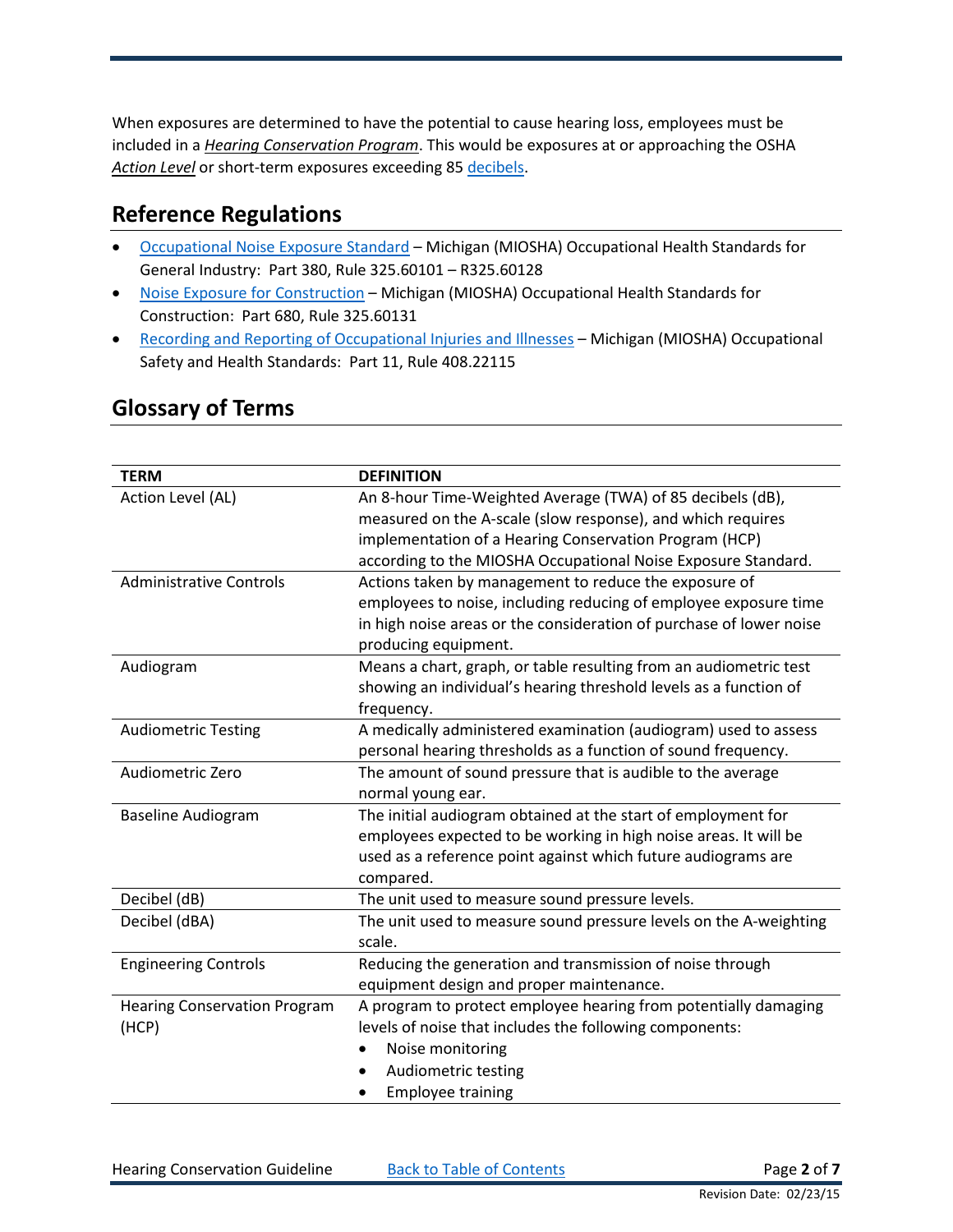<span id="page-2-6"></span><span id="page-2-5"></span><span id="page-2-4"></span><span id="page-2-3"></span><span id="page-2-2"></span><span id="page-2-1"></span><span id="page-2-0"></span>

| <b>TERM</b>                  | <b>DEFINITION</b>                                                           |  |  |  |
|------------------------------|-----------------------------------------------------------------------------|--|--|--|
| Hertz (Hz)                   | A unit of measurement of frequency and is numerically equal to              |  |  |  |
|                              | cycles per second.                                                          |  |  |  |
| <b>High Noise Levels</b>     | For the purpose of this Guideline, high noise levels are defined as         |  |  |  |
|                              | measured noise levels approaching or above the Action Level of 85           |  |  |  |
|                              | dB(A) or the potential for a worker to be exposed to these levels           |  |  |  |
|                              | anytime during normal work tasks at the University. For example, if         |  |  |  |
|                              | it is necessary to shout for someone to hear you at an arm's length         |  |  |  |
|                              | away, it is a good indication the sound level is too high.                  |  |  |  |
| <b>Noise</b>                 | Unwanted sound.                                                             |  |  |  |
| Noise Dosimeter              | An instrument that measures sound levels (pressures) over a period          |  |  |  |
|                              | of time in order to determine a person's average noise exposure,            |  |  |  |
|                              | i.e., their TWA.                                                            |  |  |  |
| Noise Reduction Rating (NRR) | The NRR is a single-number rating which is required by law to be            |  |  |  |
|                              | shown on the label of each hearing protector sold in the United             |  |  |  |
|                              | States. The NRR is the measure, in decibels, of how well a hearing          |  |  |  |
|                              | protector reduces noise, as specified by the Environmental                  |  |  |  |
|                              | Protection Agency. The higher the NRR, the greater the potential            |  |  |  |
|                              | noise reduction.                                                            |  |  |  |
|                              |                                                                             |  |  |  |
|                              | When dual protectors are used, the combined NRR provides                    |  |  |  |
|                              | approximately 5 decibels more than the higher rated of the two              |  |  |  |
|                              | products. For example, using ear plugs (NRR of 29 decibels) with ear        |  |  |  |
|                              | muffs (NRR 27) would provide a combined NRR of 34 decibels.                 |  |  |  |
|                              |                                                                             |  |  |  |
|                              | For more information on the methods to calculate the attenuation            |  |  |  |
|                              | of hearing protectors, refer to this OSHA guidance document:                |  |  |  |
|                              | <b>Methods for Estimating Hearing Protection Devices (HPD)</b>              |  |  |  |
|                              | Attenuation.                                                                |  |  |  |
| Permissible Exposure Limit   | The 8-hour TWA of 90 dB(A) to which the average employee can be             |  |  |  |
| (PEL)                        | exposed without sustaining permanent hearing impairment.                    |  |  |  |
|                              |                                                                             |  |  |  |
|                              | NOTE: Extremely intense impact or high noise levels of short                |  |  |  |
|                              | duration may result in an exposure exceeding the PEL.                       |  |  |  |
|                              |                                                                             |  |  |  |
|                              | When noise levels exceed the PEL, the Standard requires                     |  |  |  |
|                              | implementing administrative or engineering controls to reduce the           |  |  |  |
|                              | exposure. If these controls fail to reduce the levels, personal             |  |  |  |
|                              | protective equipment (PPE) must be provided and used to reduce              |  |  |  |
|                              | the exposure.                                                               |  |  |  |
| Sound                        | Vibrations that travel through air, water, or some other medium,            |  |  |  |
|                              | especially those within the range of frequencies $(20 - 16,000 \text{ Hz})$ |  |  |  |
|                              | that can be heard (perceived) by the human ear.                             |  |  |  |
| Sound Level Meter            | An instrument used to measure sound levels, i.e., it converts sound         |  |  |  |
|                              | pressure levels into electrical signals given as decibels (dB). They        |  |  |  |
|                              | are typically designed to react to noise much like the human ear.           |  |  |  |
|                              | The measurements taken by sound level meters are compared to                |  |  |  |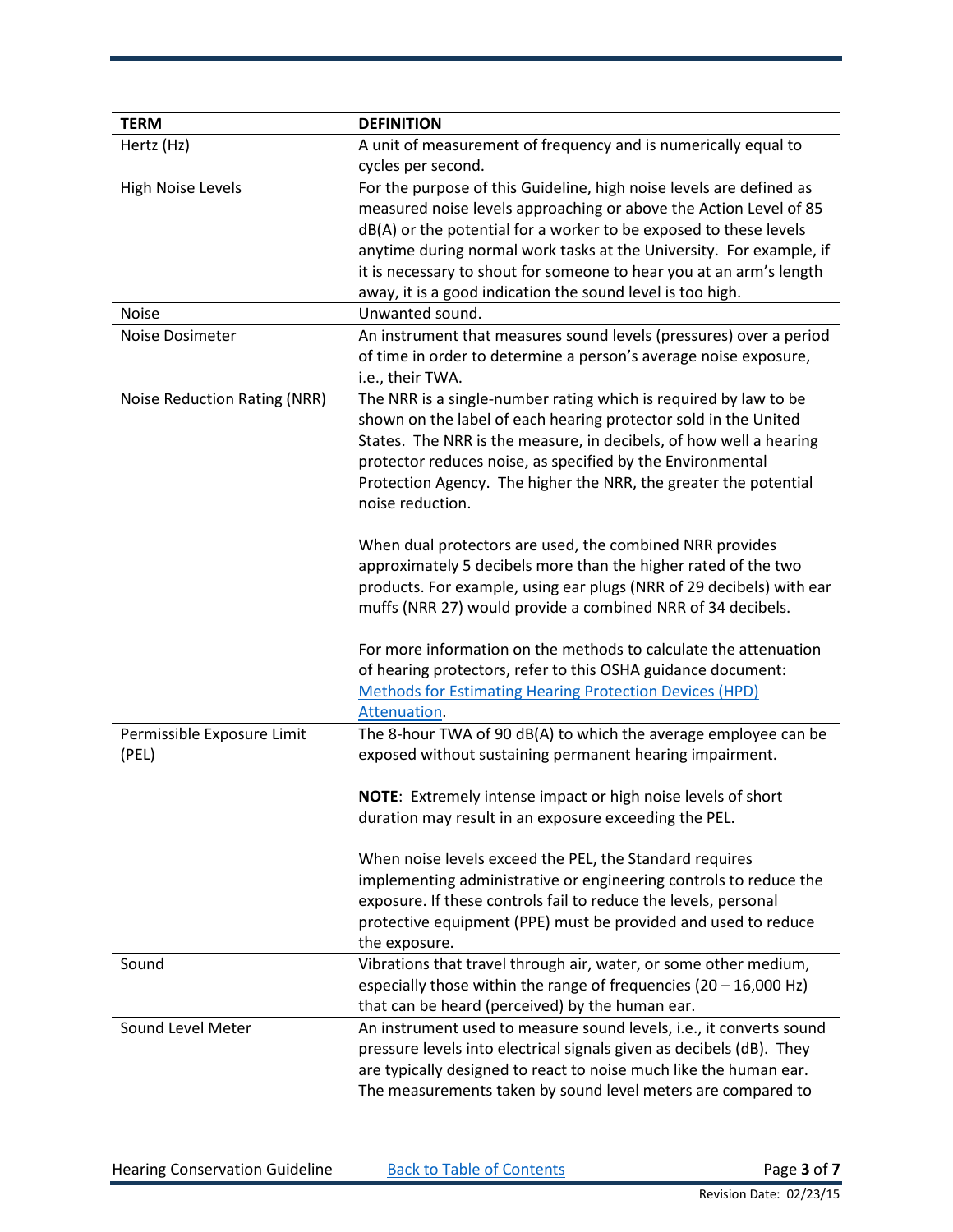<span id="page-3-6"></span>

| <b>TERM</b>                    | <b>DEFINITION</b>                                                    |  |  |  |
|--------------------------------|----------------------------------------------------------------------|--|--|--|
|                                | known standards to identify whether a noise level could have a       |  |  |  |
|                                | detrimental effect on humans located near a noise source.            |  |  |  |
| Standard Threshold Shift (STS) | A change in an employee's hearing threshold relative to a baseline   |  |  |  |
|                                | audiogram of an average of 10 dB or more at 2,000, 3,000, and        |  |  |  |
|                                | 4,000 Hertz in either ear. An STS and a 25 dB, or greater, loss from |  |  |  |
|                                | audiometric zero would represent a recordable illness on the         |  |  |  |
|                                | MIOSHA 300 Log.                                                      |  |  |  |
| Time-Weighted Average (TWA)    | An exposure that is averaged over a specified time period, typically |  |  |  |
|                                | an 8-hour work shift.                                                |  |  |  |
| <b>VeriPRO</b>                 | Software system that assesses the fit and effectiveness of ear plugs |  |  |  |
|                                | for individual users.                                                |  |  |  |

#### <span id="page-3-7"></span><span id="page-3-5"></span><span id="page-3-0"></span>**Responsibility**

#### <span id="page-3-1"></span>*Deans, Directors, and Department Heads*

- Provide information to EHS concerning employees who may be exposed to high noise levels.
- Designate and empower supervisors who will be responsible for the implementation of the Hearing Conservation Program.
- Assign resources to support the implementation of this Guideline, including investigation and funding of administrative and *[engineering controls](#page-1-6)* to reduce workplace noise levels.
- Encourage all employees to follow this Guideline.

#### <span id="page-3-2"></span>*Work~Connections*

Record an STS on the [MIOSHA 300](http://www.michigan.gov/documents/CIS_WSH_form300_33842_7.pdf) Log when there is a 25 decibel, or greater, shift from *[audiometric](#page-1-7)*  [zero](#page-1-7) and the hearing loss is determined to be occupationally related.

#### <span id="page-3-3"></span>*Supervisors*

- Provide information to Deans, Directors, and Department Heads or directly to EHS, concerning employees who may have the potential for exposure to high noise levels. Implement procedures in accordance with this Guideline.
- Assure that staff is aware of this Guideline, instructed on the details of implementation, and provided with appropriate protective equipment and controls.
- Contact EHS regarding any changes in the workplace that would warrant re-monitoring of the noise levels, such as process, equipment or administrative changes.
- Be familiar with the applicable government regulations, safety standards, and prudent safety practices to protect themselves and their fellow employees. (Also refer to[: SPG 201.45,](http://spg.umich.edu/policy/201.45) [SPG 605.1](http://spg.umich.edu/policy/605.01)

#### <span id="page-3-4"></span>*Employees*

- Comply with this Guideline and any additional safety recommendations regarding noise exposure protection.
- Immediately report any unsafe or unhealthy working conditions and job-related injuries or illnesses to their supervisor.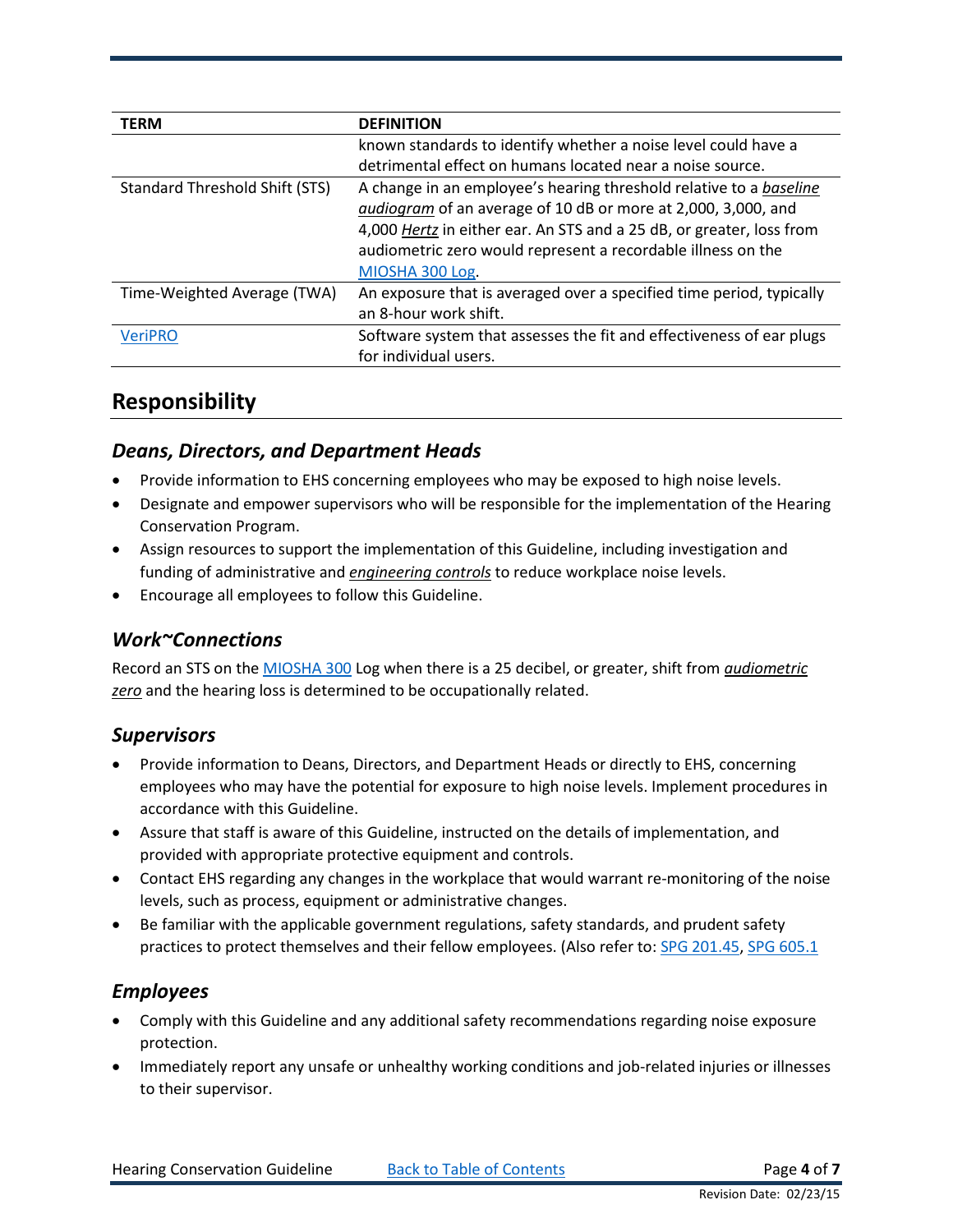#### <span id="page-4-0"></span>*EHS*

- Assist departments in identifying high noise operations or work areas.
- Measure and evaluate *[sound](#page-2-3)* levels and/or noise exposures. Provide recommendations for a safe and healthy work environment, and the applicability of this Guideline.
- Consider the use of the *[VeriPRO](#page-3-5)* system during employee training and hearing loss investigations to assess the fit and effectiveness of hearing protection.
- Conduct employee training regarding occupational noise.
- Provide technical assistance in complying with this Guideline.
- Schedule and maintain records of all medical testing relative to this Guideline and maintain records of all noise monitoring and training conducted by EHS staff.
- Provid[e Work~Connections](http://www.workconnections.umich.edu/employees/work-related-illness-injury/step-one/) with follow up documentation as noted in the Procedures section.
- Review and revise the Hearing Conservation Guideline as needed for compliance with applicable regulations.

# <span id="page-4-1"></span>**Procedures**

- 1. Supervisors will identify high noise level operations or work areas and follow the procedures below:
	- a. Contact the EHS representative assigned to your department/unit, or call EHS at 7-1142 to request that EHS measure and evaluate the sound levels and employee noise exposures using a *[sound level meter](#page-2-4)* and/or *[noise dosimeter](#page-2-5)*. When completed, EHS will submit a summary report of the findings and recommendations to the department/unit.
	- b. Implement EHS recommendations for controlling employee noise exposures to equipment and work areas above 85 dB(A). The feasibility of controlling noise levels at the source through administrative and/or engineering controls will be considered as first options. If such controls are not feasible, hearing protection devices must be used to reduce exposures to below 85 dB(A).
- 2. If the EHS report indicates an employee exposure above the Action Level of 85 dB(A) for an 8-hour TWA, the employee will be included in a Hearing Conservation Program, administered by EHS, including the following items:
	- a. Inform employees when monitoring results are at or above the 85 dB Action Level.
	- b. Contact the EHS Medical Surveillance Coordinator (615-2140) to schedule baseline *[audiometric](#page-1-8)  [testing](#page-1-8)* (at no cost) shortly after hire, according to the Medical Surveillance Guideline for Audiometric Testing in [Appendix A.](https://ehs.umich.edu/wp-content/uploads/2017/01/hearingappa.pdf)
	- c. Assure employees correctly use hearing protection and are properly fitted as described in the EHS report. Employees shall be given the opportunity to select their hearing protectors from a variety of suitable hearing protectors provided by the employer, at no cost.
	- d. Schedule annual EHS training session for employees to address the following issues:
		- Effects of noise on hearing
		- Benefits of wearing hearing protectors, including the advantages and disadvantages of the various types of hearing protectors
		- An explanation of audiometric testing
		- The use and care of all hearing protectors provided
		- Make copies of the MIOSHA Occupational Noise Exposure Standard available to affected employees or representatives.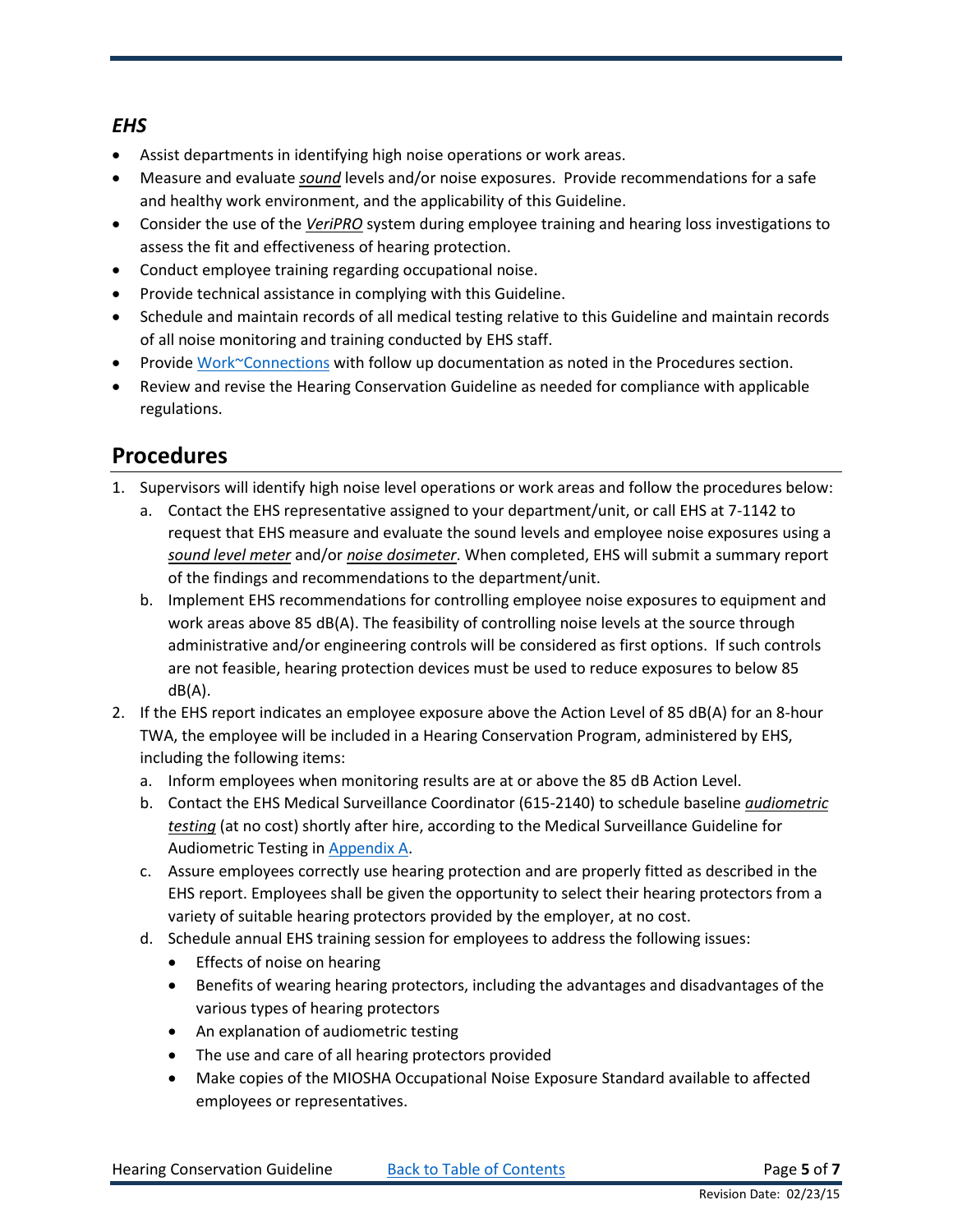- Consider the use of the VeriPRO system during employee training and hearing loss investigations to assess the fit and effectiveness of hearing protection.
- e. Employees will be scheduled automatically for annual audiometric testing, after the initial baseline test. The *[audiogram](#page-1-9)* results will be compared to the employee's baseline test by the health care provider to determine if an STS has occurred.
- 3. If an employee incurs an STS (*[Standard Threshold Shift](#page-3-6)*) or hearing loss, the following will take place:
	- a. The EHS Medical Surveillance Coordinator will inform the EHS representative responsible for the employee's department of the STS. Upon receipt of the medical report from the University's occupational health provider, the EHS representative will contact the employee to arrange for a meeting to discuss the incurred STS. The meeting will include an explanation and discussion of the following:
		- an STS and the warning signs of hearing loss
		- known high noise work activities (present previously collected noise data, if available)
		- the need for EHS to monitor unknown high noise activities
		- how to recognize high noise levels, both on and off the job, which can contribute to hearing loss
		- how to be protected from high noise levels, both on and off the job
		- the proper use of hearing protection for the range of noise levels expected to be encountered
		- the *[Noise Reduction Ratings](#page-2-6)* (NRR) for hearing protection
	- b. The employee's supervisor will be informed of the meeting, and if necessary arrangements will be made for noise monitoring of job tasks in the department. Results of the noise monitoring will be discussed with the affected employees and supervisor. The written noise monitoring report will be retained in the EHS medical file. Copies will be sent to the employee, supervisor and Work~Connections.
	- c. Employees not using hearing protectors must be fitted with hearing protectors that attenuate the employee exposure at least to a *[time-weighted average](#page-3-7)* of 85 decibels, trained in their use and care, and required to use them.
	- d. Employees already using hearing protectors shall be refitted and retrained in the use of hearing protectors and provided with hearing protectors offering a greater attenuation of 85 decibels, if necessary.
	- e. The VeriPRO system will be used to assess the fit and effectiveness of the earplugs used by the employee.
	- f. In addition to the meeting and the occupational medical provider's report, the employee will be given a letter explaining an STS and methods to protect their hearing. The letter format is contained in [Appendix B.](https://ehs.umich.edu/wp-content/uploads/2017/01/hearingappb.pdf) For written documentation purposes, the letter will be signed by the EHS representative and the employee.
	- g. The employee will receive the original letter. Copies of the signed letter will be sent by the EHS representative to the supervisor, Work~Connections, and the EHS medical file. After the meeting, a brief narrative will be written by the EHS representative including any additional information discussed. Copies of the narrative will be sent to the employee, Work~Connections and the EHS medical file.